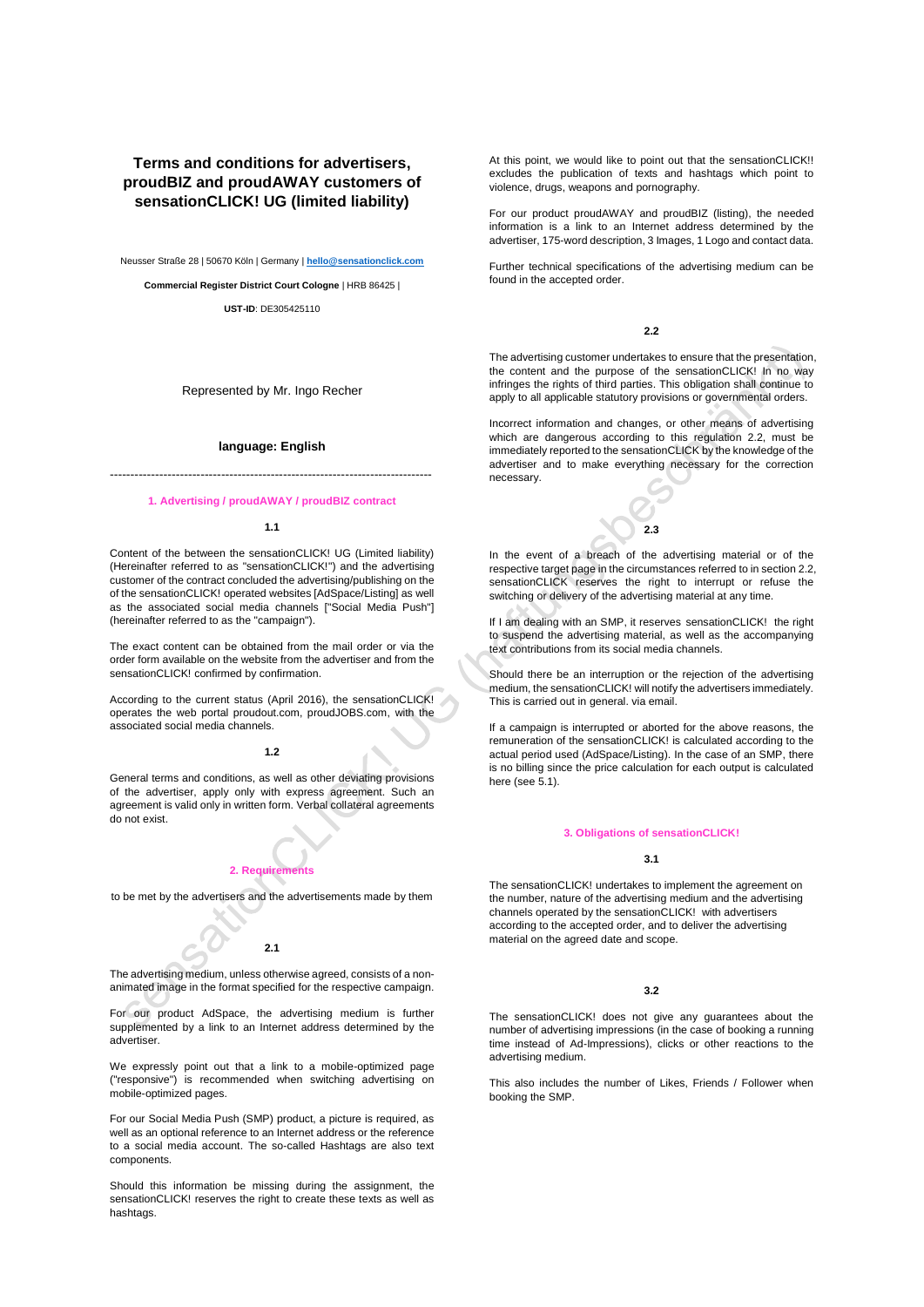

In cases of force majeure, sensationCLICK! is exempt from liability.

Any unforeseen events or events which cannot be avoided for sensationCLICK! are taken under force majeure.

In particular, official measures, malfunctions, and failure of communication networks must be included here.

This also applies to other technical faults. Even where such circumstances arise in the field of subcontractors, Subcontractors or their subcontractors, or sub-node operators authorized by the provider, emergency measures (for example, in the context of combating viruses) as well as legal work-fighting measures, also in third-party enterprises.

### **3.4**

For the fulfillment of the contract, the sensationCLICK! is entitled to use third parties (fulfillment auxiliaries) and to provide the data required to the extent necessary.

In doing so, the sensationCLICK! undertakes to apply particular care when selecting the means of fulfillment.

All information from and about the advertisers are used and kept secret by sensationCLICK only for the purposes of the advertising contract. Unless there is something different for the purpose of the advertising contract. Furthermore, this provision does not apply to information which has already been publicly known or which is subject to publication under other legal directives.

## **4. Obligations of advertisers**

### **4.1**

The advertising customer undertakes to provide the necessary data and information (see point 2) for the circulation of the advertising/listing material in time and in the agreed data format.

In the case of an ad space and listing, five working days and a social media push at least 24 hours (on workdays) before the scheduled play-off are considered.

# **4.2**

The advertiser is responsible for ensuring the technical availability of the target page or social media channel specified by him during the booking process.

# **4.3**

A delay in the provision of the advertising material as defined in clause 4.1 will begin the obligation of the sensationCLICK! according to point 3.1 after a further period of five days with AdSpace and 24 hours (on workdays) with a social media push off to the provision of the advertising medium.

A fault according to section 4.2 is the responsibility of the advertising customer and does not generally result in a deferral of the circuit. However, the sensationCLICK! will endeavor to recognize a fault according to section 4.2 and to react appropriately in consultation with the advertising customer.

If sensationCLICK! is informed about the blocking of the social media account of the advertiser referred to in the advertisement, the sensationCLICK! reserves the right to remove the advertising medium from its social media channels as well.

### **4.4**

After placement of the advertisement / listing, the advertising client undertakes to examine it for any errors.

If an error is detected, the advertiser has to notify sensationCLICK! without delay, but at the latest within 2 days after the circuit.

If notification is not made on time, the service is deemed contractually accepted.

### **4.5**

The Advertiser indemnifies sensationCLICK! comprehensively against the claims of third parties as well as the associated reasonable costs of legal defense (for example, court and legal costs) resulting from the breach of clause 2.2, 2.3 or 4.1, 4.2 due to the advertiser or its vicarious agents or vicarious agents.



The remuneration is based on the agreements made in the order process.

# **6. Terms of payment**

### **6.1**

The payment conditions agreed upon at the time of the order placement/booking by the advertisers apply.

If nothing has been agreed separately, the AdSpace and the Listing will be charged with the invoice after the booking.

For the social media push, invoicing is also performed after booking.

All prices given by sensationCLICK are subject to statutory valueadded tax.

# **6.2**

Unless otherwise agreed, invoices are payable immediately and without deduction.

Payments for the AdSpace / Listing service can be made by bank transfer (Euro, US Dollar, GBP, AUD). For payments from abroad, the advertising client shall bear any bank charges associated with payments (esp. Transfer and conversion fees) related.

For payments, via third-party providers (like PayPal) a service charge of 3,5% of the invoice amount can be charged.

If the advertising customer is in default of payment, sensationCLICK! is entitled to demand interest on arrears at the rate of 5% above the respective base rate according to § 247 BGB.

### **6.3**

Objections and pleas to be raised in writing within one month of receipt of the invoice, late objection and pleas are excluded.